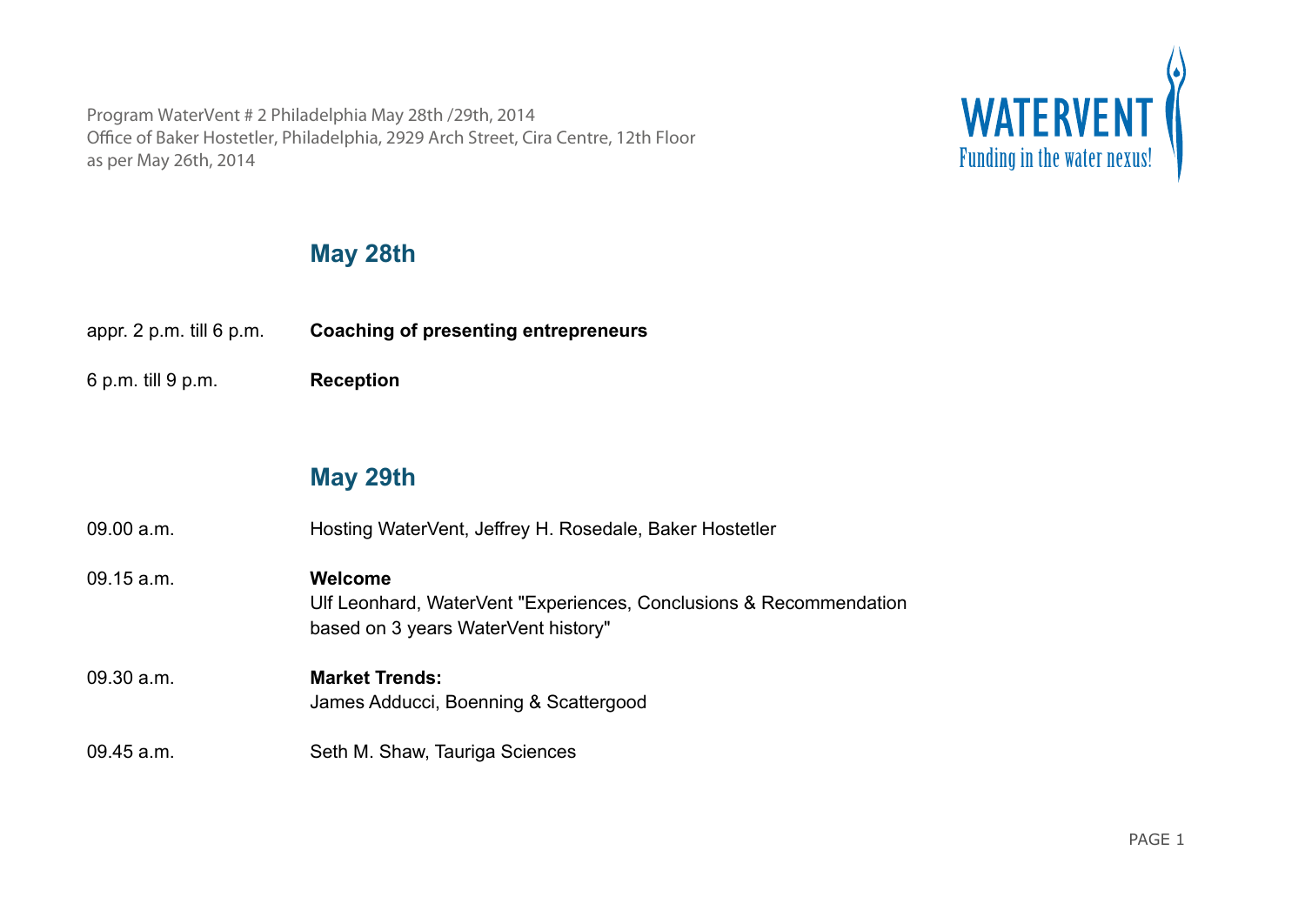

| 10.00 a.m.   | <b>Company Pitches I:</b><br>presented by Seth W. Rose, Founding Director, Eneref Institute |
|--------------|---------------------------------------------------------------------------------------------|
|              | <b>Applied Cleantech</b>                                                                    |
|              | Liberty Hydro                                                                               |
|              | <b>Abtech Holdings</b>                                                                      |
|              | Dagua Technologies, BioCast Systems                                                         |
|              | <b>Okeanos Technologies</b>                                                                 |
|              | Green Highway Inc                                                                           |
| 11.05 a.m.   | Innovator I:                                                                                |
|              | Marc Andelman, Mespilus & Nutex AgriPartners "Third Generation Capacitive Deionization"     |
| 11.20 a.m.   | Coffee & networking break                                                                   |
| 11.50 a.m.   | <b>Market Trends Talk:</b>                                                                  |
|              | Water Technology Scouting, Sudhir Murthy, Innovations Chief,                                |
|              | DC Water: "implementation of innovations at a utility"                                      |
| $12.05$ p.m. | <b>Company Pitches II:</b>                                                                  |
|              | <b>EcoProducts Group</b>                                                                    |
|              | Varigate                                                                                    |
|              |                                                                                             |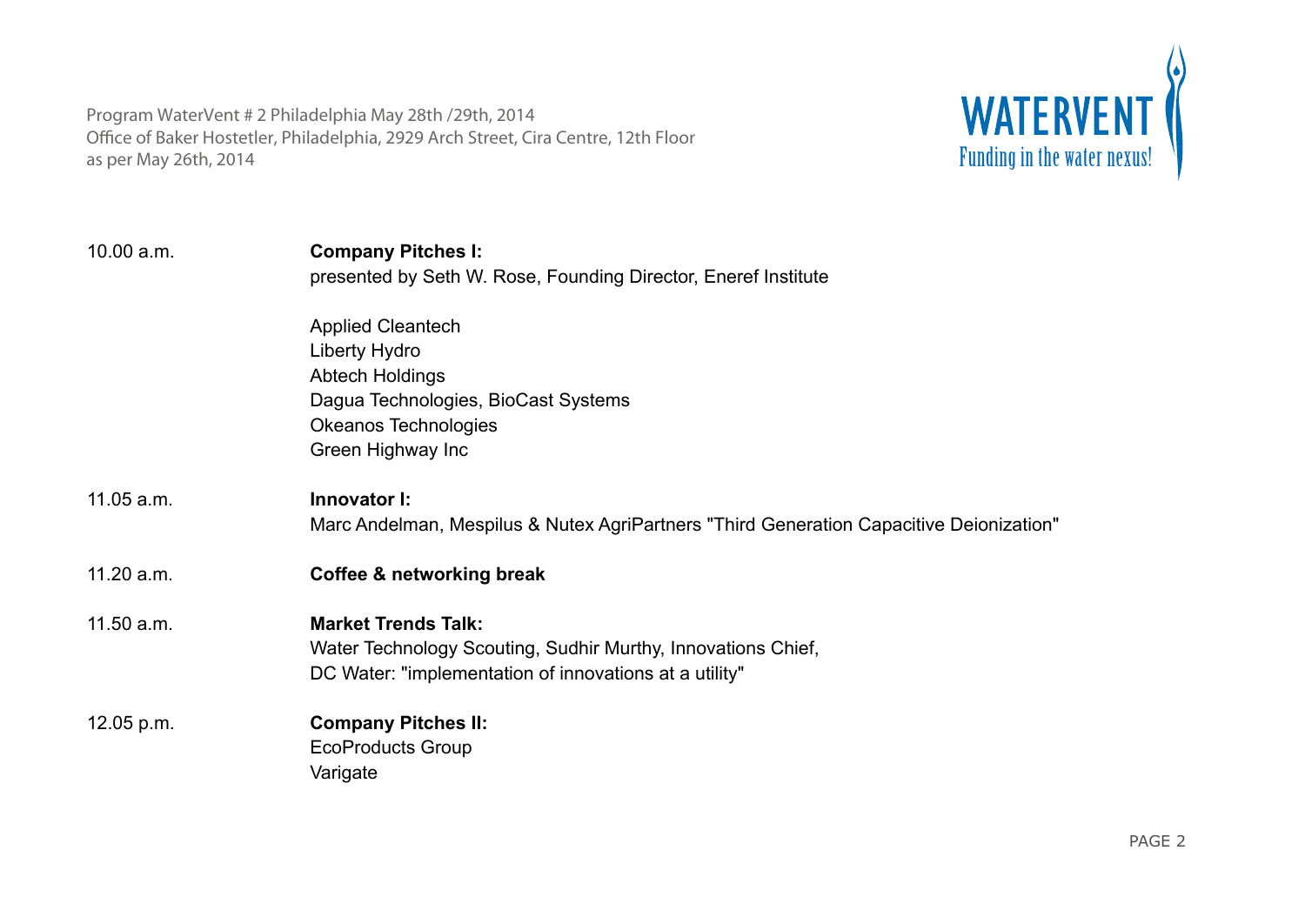

|            | EIP WATER, LLC<br>Safe-h <sub>20</sub> Inc.<br>Infinirel<br>Hexa Tech Inc                                                                                                                                                                                                                                      |
|------------|----------------------------------------------------------------------------------------------------------------------------------------------------------------------------------------------------------------------------------------------------------------------------------------------------------------|
| 12.55 p.m. | Innovator II:<br>Richard Relyea, 3i Private Equity, New York<br>Gerald Pollack, PhD, Professor of Bioengineering, University of Washington & Editor-in-Chief,<br>WATER: "Recent discovery of a "fourth" phase of water <www.ebnerandsons.com><br/>with multiple practical applications"</www.ebnerandsons.com> |
| 1.15 p.m.  | <b>Lunch break</b>                                                                                                                                                                                                                                                                                             |
| 2.20 p.m.  | <b>Company Pitches III:</b><br>presented by Maggie Theroux, EPA<br>and Aaron A. Rosenblatt, Gordon & Rosenblatt, LLC<br><b>Biomonitech Ltd</b><br><b>CitiLogics</b>                                                                                                                                            |
|            | <b>Whole Water Systems</b><br><b>Glenjohn Capital</b><br>Flowwatch                                                                                                                                                                                                                                             |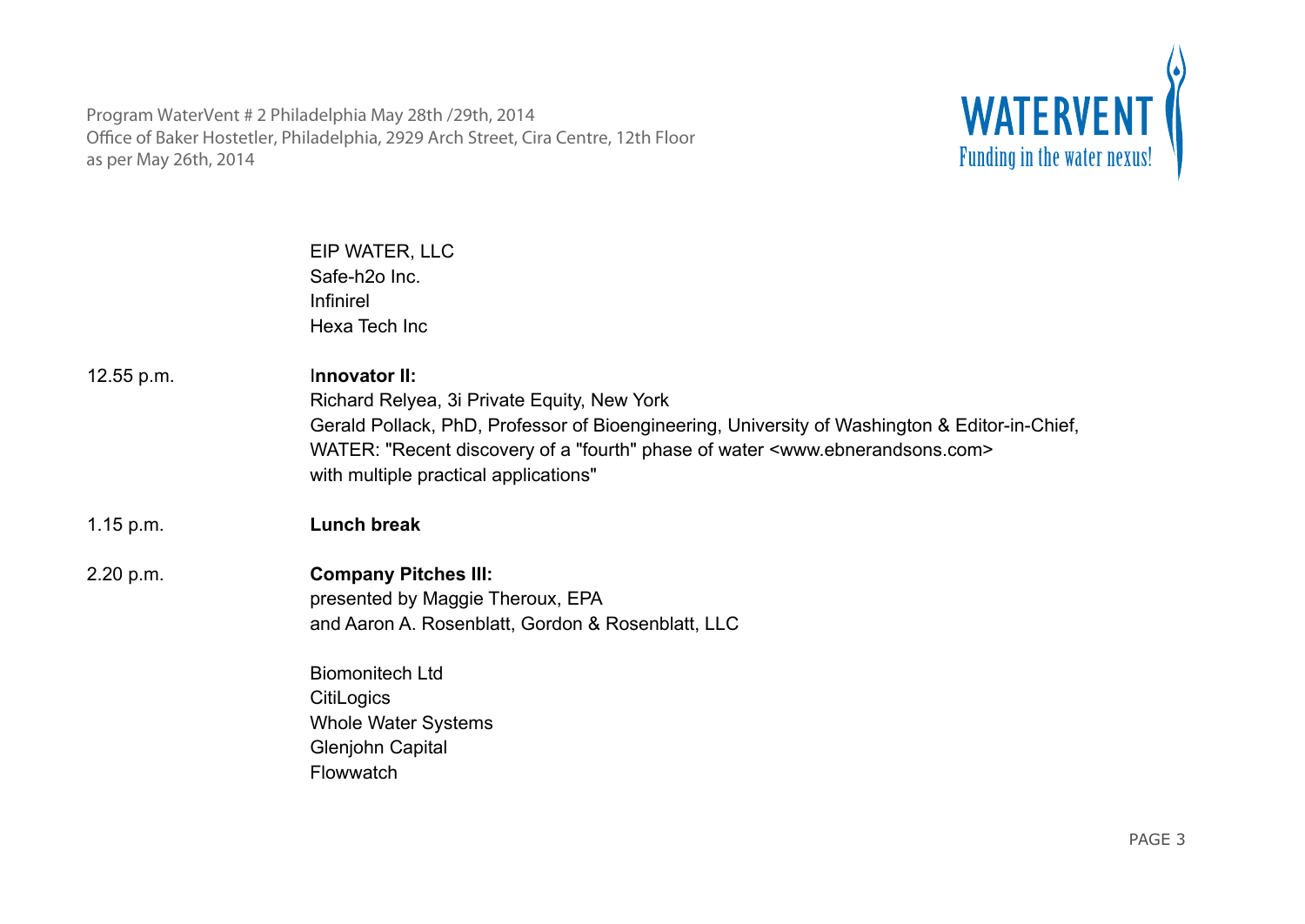

| 3.20 p.m.   | William S. Brennan, Equity Chief Investment Officer, Summit Global Management                                                                                                                                                                                                                                                                    |
|-------------|--------------------------------------------------------------------------------------------------------------------------------------------------------------------------------------------------------------------------------------------------------------------------------------------------------------------------------------------------|
| $3.35$ p.m. | The Delaware River Water Alliance, Bob Gruetzmacher, Director, Business Development,<br>Ben Franklin Technology Partners/SEP                                                                                                                                                                                                                     |
| 3.50 p.m.   | <b>Coffee break</b>                                                                                                                                                                                                                                                                                                                              |
| 4.20 p.m.   | <b>Company Pitches IV:</b><br>presented by Brian Mergelas, WaterTap Ontario<br>and Douglas Karl Ebert, Senior Advisor Americas, Greater Zurich Area<br>supported by: Adam S. Rix, JD, MA, Managing Member, Watermark Initiative, LLC<br><b>Water Select</b><br><b>Trinity Water LLC</b><br>Geospatial Corp.<br>Selkea Systems LLC<br><b>TOHL</b> |
| 5.20 p.m.   | Interview with Innovator:<br>Ulf Leonhard, WaterVent & Eric Stoermer, Eosenvironmental                                                                                                                                                                                                                                                           |
| 5.35 p.m.   | Shari Christofferson, Cornerstone China Advisors: Chinese Water Tech Opportunities                                                                                                                                                                                                                                                               |